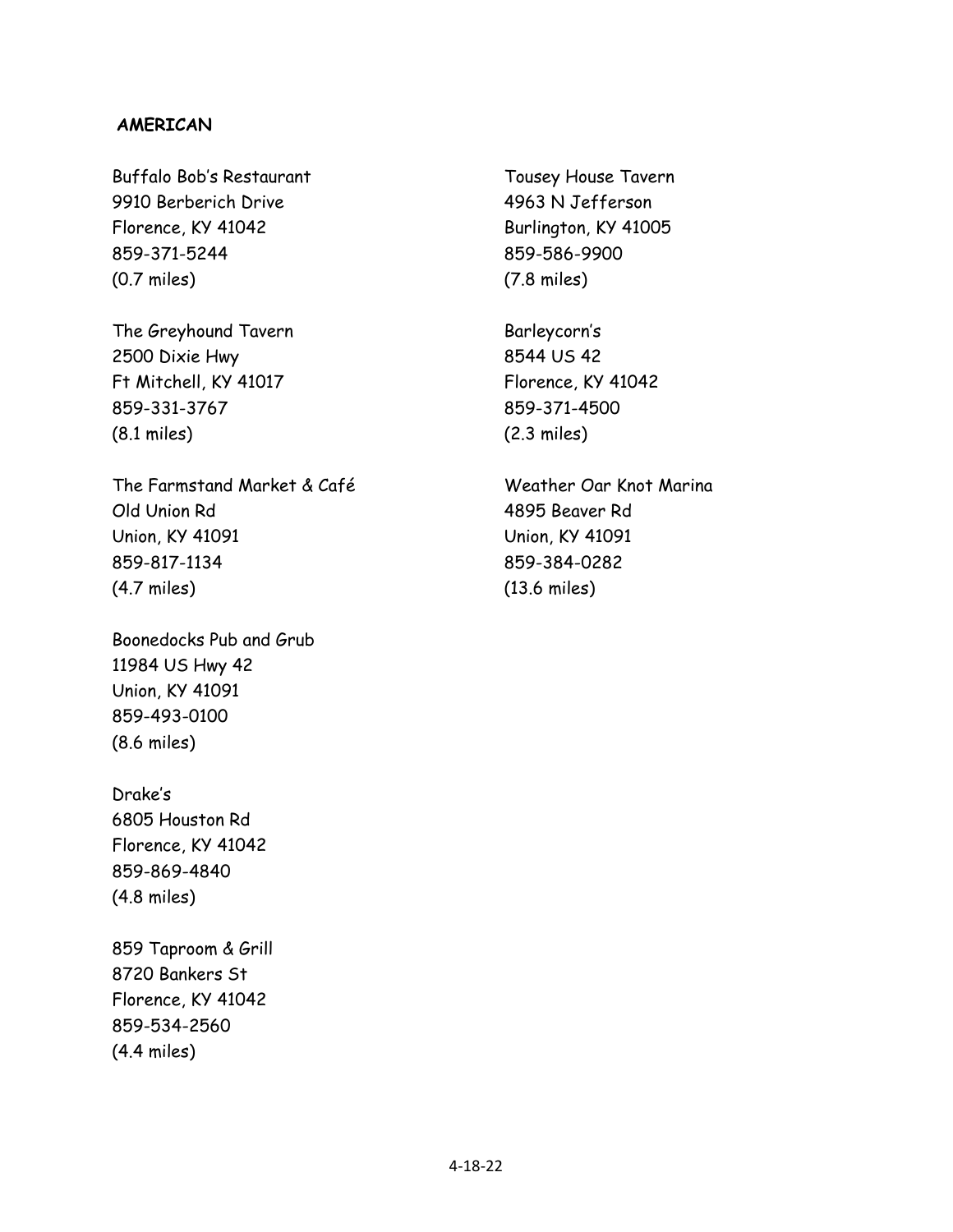### **MEXICAN**

Torres Mexican Steakhouse 8860 US 42 Florence, KY 41042 859-869-4090 (3.7 miles)

El Rio Grande 9925 Berberich Dr Florence, KY 41042 859-817-1487 (0.9 miles)

Valle Escondido 8863 US Route 42 Union, KY 41091 859-869-0060 (3.3 miles)

# **BARBEQUE**

Smokin' This and That BBQ 10020 Demia Way Florence, KY 41042 859-817-0492 (1 mile)

Eddie's Southern Style BBQ 7633 Dixie Hwy Florence, KY 41042 859-525-0771 (1 mile)

#### **ASIAN/JAPANESE**

Mai Thai Restaurant 7710 US Hwy 42 Florence, KY 41042 859-282-1888 (2 miles)

Fuji Steak House 7155 Houston Rd Florence, KY 41042 859-746-8180 (4.4 miles)

Oriental Wok 317 Buttermilk Pike Crescent Springs, KY 41017 859-331-3000 (9.6 miles)

#### **PIZZA DELIVERY or DINE-IN**

Tom's Papa Dino's 288 Main St Florence, KY 41042 859-286-6033 www.tomspapadinosflorence.com (2.8 miles)

Grammas Pizza 8449 US-42 Florence, KY 41042 859-525-1440 www.grammaspizzas.com (2 miles)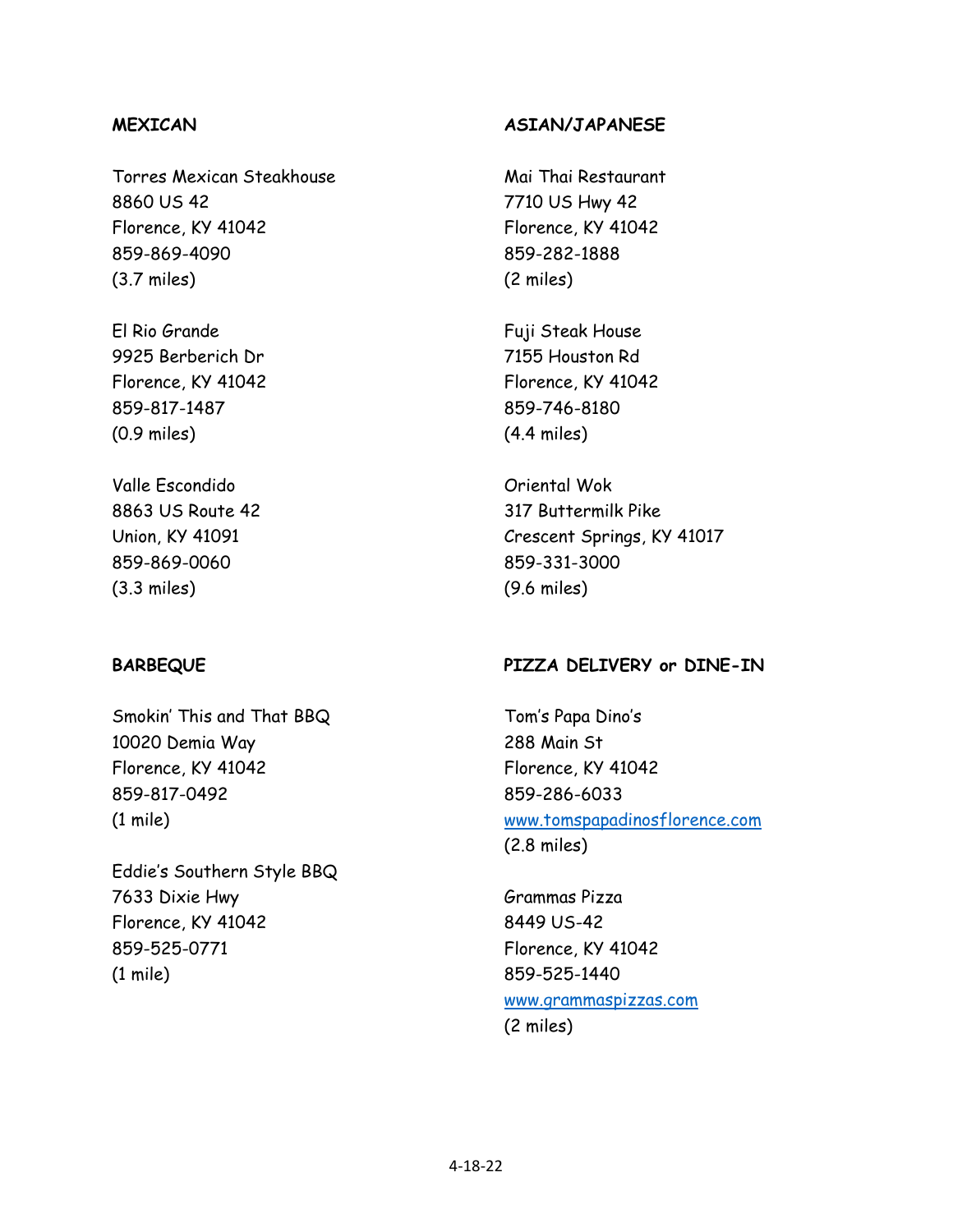#### **BREAKFAST**

First Watch 7727 Mall Rd Florence, KY 41042 859-283-9800 (3.4 miles)

Bob Evans 8020 US Hwy 42 Florence, KY 41042 859-283-2535 (2 miles)

Beans Café & Bakery 21 Taft Hwy Dry Ridge, KY 859-823-2326 (21.2 miles)

Cracker Barrel 7399 Turfway Rd Florence, KY 41042 859-283-0101 (5.9 miles)

Avenue Brew 310 Fairfield Ave Bellevue, KY 41073 859-261-4381 (17.7 miles)